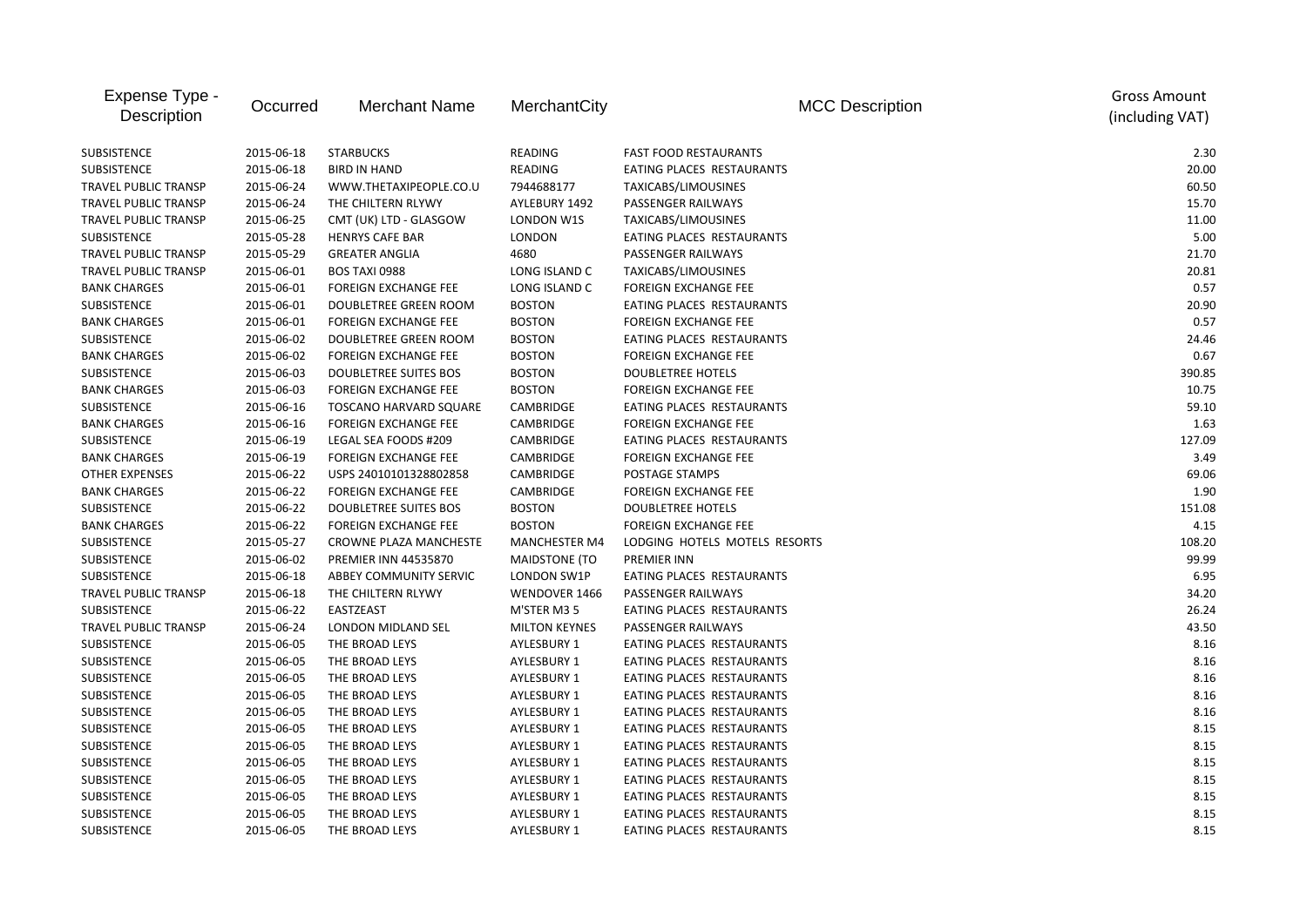| SUBSISTENCE                 | 2015-06-05 | THE BROAD LEYS               | AYLESBURY 1   | EATING PLACES RESTAURANTS           | 8.15  |
|-----------------------------|------------|------------------------------|---------------|-------------------------------------|-------|
| SUBSISTENCE                 | 2015-06-05 | THE BROAD LEYS               | AYLESBURY 1   | EATING PLACES RESTAURANTS           | 8.15  |
| SUBSISTENCE                 | 2015-06-05 | THE BROAD LEYS               | AYLESBURY 1   | EATING PLACES RESTAURANTS           | 8.15  |
| SUBSISTENCE                 | 2015-06-05 | THE BROAD LEYS               | AYLESBURY 1   | EATING PLACES RESTAURANTS           | 8.15  |
| <b>SUBSISTENCE</b>          | 2015-06-05 | THE BROAD LEYS               | AYLESBURY 1   | EATING PLACES RESTAURANTS           | 8.15  |
| SUBSISTENCE                 | 2015-06-05 | THE BROAD LEYS               | AYLESBURY 1   | EATING PLACES RESTAURANTS           | 8.15  |
| TRAVEL PUBLIC TRANSP        | 2015-06-19 | CMT (UK) - LONDON            | LONDON W1S    | TAXICABS/LIMOUSINES                 | 1.94  |
| TRAVEL PUBLIC TRANSP        | 2015-06-19 | CMT (UK) - LONDON            | LONDON W1S    | TAXICABS/LIMOUSINES                 | 1.94  |
| TRAVEL PUBLIC TRANSP        | 2015-06-19 | CMT (UK) - LONDON            | LONDON W1S    | TAXICABS/LIMOUSINES                 | 1.93  |
| TRAVEL PUBLIC TRANSP        | 2015-06-19 | CMT (UK) - LONDON            | LONDON W1S    | TAXICABS/LIMOUSINES                 | 1.93  |
| TRAVEL PUBLIC TRANSP        | 2015-06-19 | CMT (UK) - LONDON            | LONDON W1S    | TAXICABS/LIMOUSINES                 | 1.93  |
| TRAVEL PUBLIC TRANSP        | 2015-06-19 | CMT (UK) - LONDON            | LONDON W1S    | TAXICABS/LIMOUSINES                 | 1.93  |
| TRAVEL PUBLIC TRANSP        | 2015-06-19 | CMT (UK) - LONDON            | LONDON W1S    | TAXICABS/LIMOUSINES                 | 1.93  |
| TRAVEL PUBLIC TRANSP        | 2015-06-19 | CMT (UK) - LONDON            | LONDON W1S    | TAXICABS/LIMOUSINES                 | 1.93  |
| TRAVEL PUBLIC TRANSP        | 2015-06-19 | CMT (UK) - LONDON            | LONDON W1S    | TAXICABS/LIMOUSINES                 | 1.93  |
| TRAVEL PUBLIC TRANSP        | 2015-06-19 | CMT (UK) - LONDON            | LONDON W1S    | TAXICABS/LIMOUSINES                 | 1.93  |
| TRAVEL PUBLIC TRANSP        | 2015-06-19 | CMT (UK) - LONDON            | LONDON W1S    | TAXICABS/LIMOUSINES                 | 1.93  |
| TRAVEL PUBLIC TRANSP        | 2015-06-19 | CMT (UK) - LONDON            | LONDON W1S    | TAXICABS/LIMOUSINES                 | 1.93  |
| TRAVEL PUBLIC TRANSP        | 2015-06-19 | CMT (UK) - LONDON            | LONDON W1S    | TAXICABS/LIMOUSINES                 | 1.93  |
| TRAVEL PUBLIC TRANSP        | 2015-06-19 | CMT (UK) - LONDON            | LONDON W1S    | TAXICABS/LIMOUSINES                 | 1.93  |
| TRAVEL PUBLIC TRANSP        | 2015-06-19 | CMT (UK) - LONDON            | LONDON W1S    | TAXICABS/LIMOUSINES                 | 1.93  |
| TRAVEL PUBLIC TRANSP        | 2015-06-19 | CMT (UK) - LONDON            | LONDON W1S    | TAXICABS/LIMOUSINES                 | 1.93  |
| TRAVEL PUBLIC TRANSP        | 2015-06-19 | CMT (UK) - LONDON            | LONDON W1S    | TAXICABS/LIMOUSINES                 | 1.93  |
| TRAVEL PUBLIC TRANSP        | 2015-06-19 | CMT (UK) - LONDON            | LONDON W1S    | TAXICABS/LIMOUSINES                 | 1.93  |
| TRAVEL PUBLIC TRANSP        | 2015-06-19 | <b>VERIFONE TAXI/PRIVATE</b> | 3336661000    | TAXICABS/LIMOUSINES                 | 1.26  |
| TRAVEL PUBLIC TRANSP        | 2015-06-19 | <b>VERIFONE TAXI/PRIVATE</b> | 3336661000    | TAXICABS/LIMOUSINES                 | 1.26  |
| TRAVEL PUBLIC TRANSP        | 2015-06-19 | <b>VERIFONE TAXI/PRIVATE</b> | 3336661000    | TAXICABS/LIMOUSINES                 | 1.26  |
| TRAVEL PUBLIC TRANSP        | 2015-06-19 | <b>VERIFONE TAXI/PRIVATE</b> | 3336661000    | TAXICABS/LIMOUSINES                 | 1.26  |
| TRAVEL PUBLIC TRANSP        | 2015-06-19 | <b>VERIFONE TAXI/PRIVATE</b> | 3336661000    | TAXICABS/LIMOUSINES                 | 1.26  |
| TRAVEL PUBLIC TRANSP        | 2015-06-19 | <b>VERIFONE TAXI/PRIVATE</b> | 3336661000    | TAXICABS/LIMOUSINES                 | 1.26  |
| <b>TRAVEL PUBLIC TRANSP</b> | 2015-06-19 | <b>VERIFONE TAXI/PRIVATE</b> | 3336661000    | TAXICABS/LIMOUSINES                 | 1.26  |
| TRAVEL PUBLIC TRANSP        | 2015-06-19 | <b>VERIFONE TAXI/PRIVATE</b> | 3336661000    | TAXICABS/LIMOUSINES                 | 1.26  |
| TRAVEL PUBLIC TRANSP        | 2015-06-19 | <b>VERIFONE TAXI/PRIVATE</b> | 3336661000    | TAXICABS/LIMOUSINES                 | 1.27  |
| TRAVEL PUBLIC TRANSP        | 2015-06-19 | <b>VERIFONE TAXI/PRIVATE</b> | 3336661000    | TAXICABS/LIMOUSINES                 | 1.27  |
| TRAVEL PUBLIC TRANSP        | 2015-06-19 | <b>VERIFONE TAXI/PRIVATE</b> | 3336661000    | TAXICABS/LIMOUSINES                 | 1.27  |
| TRAVEL PUBLIC TRANSP        | 2015-06-19 | <b>VERIFONE TAXI/PRIVATE</b> | 3336661000    | TAXICABS/LIMOUSINES                 | 1.27  |
| TRAVEL PUBLIC TRANSP        | 2015-06-19 | <b>VERIFONE TAXI/PRIVATE</b> | 3336661000    | TAXICABS/LIMOUSINES                 | 1.27  |
| <b>TRAVEL PUBLIC TRANSP</b> | 2015-06-19 | <b>VERIFONE TAXI/PRIVATE</b> | 3336661000    | TAXICABS/LIMOUSINES                 | 1.27  |
| TRAVEL PUBLIC TRANSP        | 2015-06-19 | <b>VERIFONE TAXI/PRIVATE</b> | 3336661000    | TAXICABS/LIMOUSINES                 | 1.27  |
| TRAVEL PUBLIC TRANSP        | 2015-06-19 | <b>VERIFONE TAXI/PRIVATE</b> | 3336661000    | TAXICABS/LIMOUSINES                 | 1.27  |
| TRAVEL PUBLIC TRANSP        | 2015-06-19 | <b>VERIFONE TAXI/PRIVATE</b> | 3336661000    | TAXICABS/LIMOUSINES                 | 1.27  |
| TRAVEL PUBLIC TRANSP        | 2015-06-19 | <b>VERIFONE TAXI/PRIVATE</b> | 3336661000    | TAXICABS/LIMOUSINES                 | 1.27  |
| TRAVEL PUBLIC TRANSP        | 2015-06-04 | MKC PAYBEPHONES PA           | 01908 918918  | AUTOMOBILE PARKING LOTS AND GARAGES | 4.38  |
| <b>TRAVEL PUBLIC TRANSP</b> | 2015-06-11 | TRAINLINE.COM                | 03332 022 222 | PASSENGER RAILWAYS                  | 80.68 |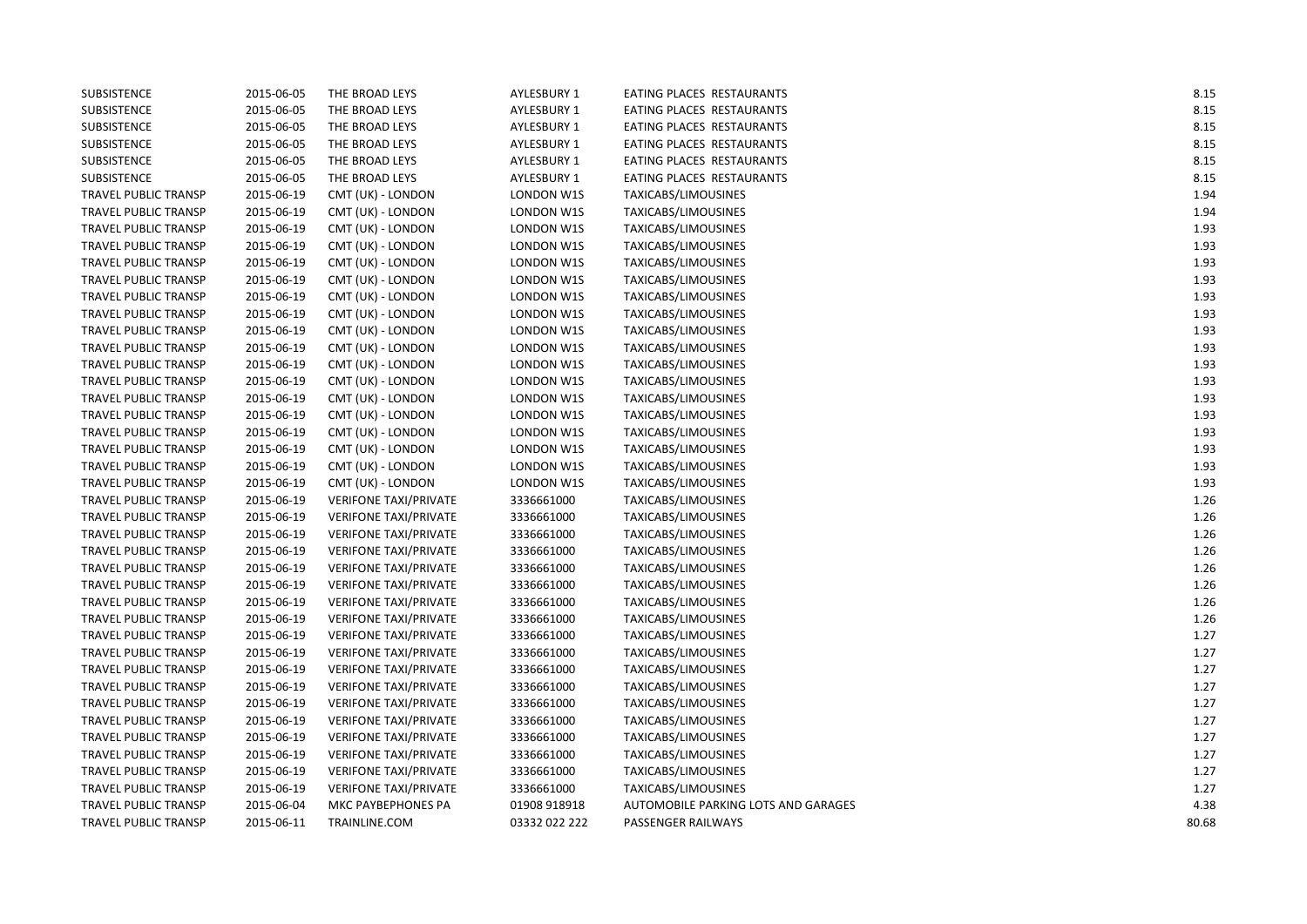| <b>LUBRICATING OIL</b>          | 2015-06-15 | HALFORDS 0544               | <b>KILMARNOCK</b>    | BICYCLE SHOPS-SALES AND SERVICE                                  | 46.99  |
|---------------------------------|------------|-----------------------------|----------------------|------------------------------------------------------------------|--------|
| <b>TRAVEL PUBLIC TRANSP</b>     | 2015-06-15 | MKC PAYBEPHONES PA          | 01908 918918         | AUTOMOBILE PARKING LOTS AND GARAGES                              | 10.38  |
| DIESEL OIL GAS OIL              | 2015-06-15 | <b>CHARNOCK 60593225</b>    | <b>CHORLEY</b>       | SERVICE STATIONS                                                 | 75.42  |
| <b>SUBSISTENCE</b>              | 2015-06-23 | THE WOOLPACK                | AYLESBURY            | EATING PLACES RESTAURANTS                                        | 77.40  |
| <b>TRAVEL PUBLIC TRANSP</b>     | 2015-06-16 | TRAINLINE.COM               | 03332 022 222        | PASSENGER RAILWAYS                                               | 297.33 |
| TRAVEL PUBLIC TRANSP            | 2015-06-18 | <b>FGW SELF SERVICE</b>     | <b>SLOUGH</b>        | PASSENGER RAILWAYS                                               | 21.00  |
| SUBSISTENCE                     | 2015-06-09 | PRET A MANGER               | <b>HEATHROW TERM</b> | EATING PLACES RESTAURANTS                                        | 13.49  |
| <b>TRAVEL PUBLIC TRANSP</b>     | 2015-06-19 | <b>NCP LIMITED</b>          | <b>BHAM LONDONDE</b> | AUTOMOBILE PARKING LOTS AND GARAGES                              | 5.10   |
| <b>TRAVEL PUBLIC TRANSP</b>     | 2015-06-05 | <b>OYSTER AUTOTOPUP</b>     | 0343 2221234         | PASSENGER RAILWAYS                                               | 40.00  |
| <b>TRAVEL PUBLIC TRANSP</b>     | 2015-06-11 | <b>OYSTER AUTOTOPUP</b>     | 0343 2221234         | PASSENGER RAILWAYS                                               | 40.00  |
| TRAVEL PUBLIC TRANSP            | 2015-06-15 | OYSTER AUTOTOPUP            | 0343 2221234         | PASSENGER RAILWAYS                                               | 40.00  |
| TRAVEL PUBLIC TRANSP            | 2015-06-02 | WWW.HXPAYMENTS.COM          | <b>HYTHE</b>         | <b>TRAVEL AGENCIES</b>                                           | 39.95  |
| <b>TRAVEL PUBLIC TRANSP</b>     | 2015-06-09 | DORMERO HOTEL HANNOVER      | <b>HANNOVER</b>      | LODGING HOTELS MOTELS RESORTS                                    | 57.21  |
| <b>BANK CHARGES</b>             | 2015-06-09 | <b>FOREIGN EXCHANGE FEE</b> | <b>HANNOVER</b>      | <b>FOREIGN EXCHANGE FEE</b>                                      | 1.57   |
| <b>TRAVEL PUBLIC TRANSP</b>     | 2015-06-11 | DORMERO HOTEL HANNOVER      | <b>HANNOVER</b>      | LODGING HOTELS MOTELS RESORTS                                    | 52.95  |
| <b>BANK CHARGES</b>             | 2015-06-11 | <b>FOREIGN EXCHANGE FEE</b> | <b>HANNOVER</b>      | <b>FOREIGN EXCHANGE FEE</b>                                      | 1.46   |
| <b>SUBSCRIPTIONS</b>            | 2015-06-04 | WWW.CFOASERVICES.CO.UK      | 1827302300           | MEMBERSHIP ORGANIZATIONS NOT ELSEWHERE CLASSIFIED                | 312.00 |
| <b>CAR LEASING</b>              | 2015-06-04 | WWW.DVLA.GOV.UK             | <b>VEHICLE LICEN</b> | GOVERNMENT SERVICES NOT ELSEWHERE CLASSIFIED                     | 267.50 |
| SPARES FOR RED FLEET            | 2015-06-19 | NEWTRIM UK LTD              | <b>OXFORD</b>        | AUTOMOTIVE BODY REPAIR SHOPS                                     | 720.00 |
| PROTECTIVE CLOTHING             | 2015-06-25 | WWW.CROMWELL.CO.UK          | <b>INTERNET</b>      | HARDWARE EQUIPMENT AND SUPPLIES                                  | 89.16  |
| SUBSISTENCE                     | 2015-06-04 | <b>WELCOME BREAK SUBWAY</b> | <b>WARWICK</b>       | MISC FOOD STORES-SPECIALITY CONVENIENCE MARKETS VENDING MACHINES | 11.90  |
| SUBSISTENCE                     | 2015-06-15 | SEVERN RIVER CROSSIN PLC    | <b>BRISTOL</b>       | TOLLS ROAD AND BRIDGE FEES                                       | 6.50   |
| <b>TRAVEL PUBLIC TRANSP</b>     | 2015-05-29 | LONDON MIDLAND TIC          | <b>MILTON KEYNES</b> | PASSENGER RAILWAYS                                               | 43.50  |
| SUBSISTENCE                     | 2015-06-01 | PEYTON & BYRNE              | <b>GREENWICH</b>     | EATING PLACES RESTAURANTS                                        | 15.20  |
| TRAVEL PUBLIC TRANSP            | 2015-06-01 | LONDON MIDLAND              | <b>METEOR PARKIN</b> | AUTOMOBILE PARKING LOTS AND GARAGES                              | 10.50  |
| <b>SUBSISTENCE</b>              | 2015-06-01 | 43035145 COSTA COFFEE       | <b>LONDON</b>        | EATING PLACES RESTAURANTS                                        | 4.65   |
| TRAVEL PUBLIC TRANSP            | 2015-06-04 | THE FOX & PHEASANT INN      | <b>CARLISLE</b>      | EATING PLACES RESTAURANTS                                        | 50.00  |
| <b>SUBSISTENCE</b>              | 2015-06-18 | THE WOOLPACK                | AYLESBURY            | EATING PLACES RESTAURANTS                                        | 44.10  |
| <b>SUBSISTENCE</b>              | 2015-06-26 | <b>COACH AND HORSES A</b>   | READING              | EATING PLACES RESTAURANTS                                        | 22.40  |
| <b>REPAIRS &amp; MAINTENANC</b> | 2015-06-04 | <b>B&amp;Q</b>              | AYLESBURY A          | LUMBER AND BUILDING MATERIALS STORES                             | 19.30  |
| <b>REPAIRS &amp; MAINTENANC</b> | 2015-06-11 | <b>JONES &amp; COCKS</b>    | AYLESBURY            | <b>HARDWARE STORES</b>                                           | 56.44  |
| <b>REPAIRS &amp; MAINTENANC</b> | 2015-06-15 | <b>B&amp;Q</b>              | AYLESBURY A          | LUMBER AND BUILDING MATERIALS STORES                             | 11.96  |
| <b>REPAIRS &amp; MAINTENANC</b> | 2015-06-16 | C BREWER & SONS             | AYLESBURY 1          | LUMBER AND BUILDING MATERIALS STORES                             | 233.27 |
| <b>COMPUTER MAINTENANCE</b>     | 2015-06-18 | DNH*GODADDY.COM EUROPE      | GODADDY.COM          | COMPUTER NETWORK/INFORMATION SERVICES                            | 143.96 |
| <b>UNIFORMS</b>                 | 2015-06-08 | <b>NEW LOOK INTERNET</b>    | WEYMOUTH             | <b>WOMEN'S READY TO WEAR STORES</b>                              | 43.97  |
| <b>SUBSISTENCE</b>              | 2015-06-18 | ROADCHEF WATFORD G          | <b>NORTHAMPTON</b>   | LODGING HOTELS MOTELS RESORTS                                    | 10.37  |
| SUBSISTENCE                     | 2015-06-23 | SAINSBURYS S/MKTS           | <b>SHENLEY CHURC</b> | <b>GROCERY STORES SUPERMARKETS</b>                               | 13.50  |
| TRAVEL PUBLIC TRANSP            | 2015-06-26 | MKC PAYBEPHONES PA          | 01908 918918         | AUTOMOBILE PARKING LOTS AND GARAGES                              | 15.18  |
| <b>OTHER EXPENSES</b>           | 2015-06-01 | <b>TESCO STORES-2041</b>    | AYLESBURY            | <b>GROCERY STORES SUPERMARKETS</b>                               | 30.00  |
| TRAVEL PUBLIC TRANSP            | 2015-06-02 | WWW.WIGHTLINK.CO.UK         | <b>INTERNET</b>      | LOCAL SUBURBAN COMMUTER PASSENGER TRANSPORTATION INCLUDINGFERRY  | 17.80  |
| TRAVEL PUBLIC TRANSP            | 2015-06-09 | TSGN                        | <b>HITCHIN</b>       | PASSENGER RAILWAYS                                               | 122.40 |
| <b>OPERATIONAL EQUIP</b>        | 2015-05-27 | Amazon Svcs Europe SAR      | AMAZON.CO.UK         | <b>BOOK STORES</b>                                               | 38.35  |
| <b>TRAVEL PUBLIC TRANSP</b>     | 2015-06-01 | THE CHILTERN RLYWY          | AYLEBURY 1492        | PASSENGER RAILWAYS                                               | 36.00  |
| <b>COMPUTER HARDWARE</b>        | 2015-06-01 | <b>STAPLES UK</b>           | AYLESBURY            | STATIONARY OFFICE AND SCHOOL SUPPLY STORES                       | 3.49   |